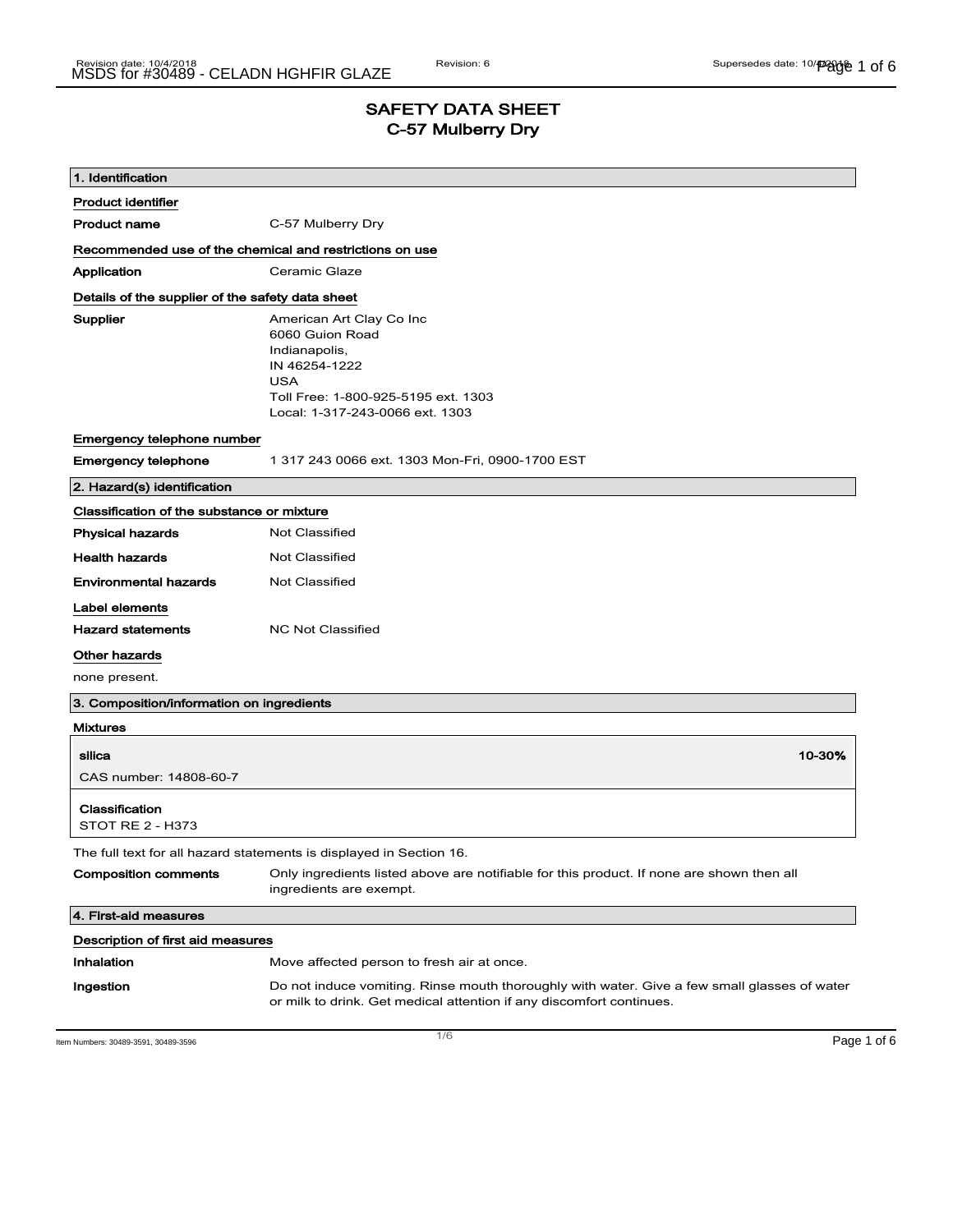| <b>Skin Contact</b>                                   | Wash skin thoroughly with soap and water.                                                                                                                                                                                                                                                                                                                                                                                                            |
|-------------------------------------------------------|------------------------------------------------------------------------------------------------------------------------------------------------------------------------------------------------------------------------------------------------------------------------------------------------------------------------------------------------------------------------------------------------------------------------------------------------------|
| Eye contact                                           | Rinse with water.                                                                                                                                                                                                                                                                                                                                                                                                                                    |
|                                                       | Most important symptoms and effects, both acute and delayed                                                                                                                                                                                                                                                                                                                                                                                          |
| Inhalation                                            | Prolonged or repeated exposure to vapors in high concentrations may cause the following<br>adverse effects: Frequent inhalation of dust over a long period of time increases the risk of<br>developing lung diseases. May cause respiratory system irritation. Read Section 2 for any<br>specific precautions associated with this product. In general, breathing any type of dust/mist<br>can and may aggravate irritation of the throat and lungs. |
| Ingestion                                             | Read Section 2 for any specific precautions associated with the use of this product. Products<br>with specific warnings about ingestion will give guidance there.                                                                                                                                                                                                                                                                                    |
| <b>Skin contact</b>                                   | Prolonged skin contact may cause redness and irritation.                                                                                                                                                                                                                                                                                                                                                                                             |
| Eye contact                                           | Read Section 2 for any specific precautions associated with the use of this product. In general<br>most ceramic and special products contain materials that maybe abrasive to eyes. Keeping<br>materials from contacting the eyes is prudent. If contact does occur, flush with clean water, do<br>not rub.                                                                                                                                          |
|                                                       | Indication of immediate medical attention and special treatment needed                                                                                                                                                                                                                                                                                                                                                                               |
| Notes for the doctor                                  | Treat symptomatically.                                                                                                                                                                                                                                                                                                                                                                                                                               |
| 5. Fire-fighting measures                             |                                                                                                                                                                                                                                                                                                                                                                                                                                                      |
| Extinguishing media                                   |                                                                                                                                                                                                                                                                                                                                                                                                                                                      |
| Suitable extinguishing media                          | Use fire-extinguishing media suitable for the surrounding fire.                                                                                                                                                                                                                                                                                                                                                                                      |
| Special hazards arising from the substance or mixture |                                                                                                                                                                                                                                                                                                                                                                                                                                                      |
| Specific hazards                                      | The product is not believed to present a hazard due to its physical nature.                                                                                                                                                                                                                                                                                                                                                                          |
| Advice for firefighters                               |                                                                                                                                                                                                                                                                                                                                                                                                                                                      |
| Special protective equipment<br>for firefighters      | Use protective equipment appropriate for surrounding materials.                                                                                                                                                                                                                                                                                                                                                                                      |
| 6. Accidental release measures                        |                                                                                                                                                                                                                                                                                                                                                                                                                                                      |
|                                                       | Personal precautions, protective equipment and emergency procedures                                                                                                                                                                                                                                                                                                                                                                                  |
| <b>Personal precautions</b>                           | For personal protection, see Section 8.                                                                                                                                                                                                                                                                                                                                                                                                              |
| <b>Environmental precautions</b>                      |                                                                                                                                                                                                                                                                                                                                                                                                                                                      |
| <b>Environmental precautions</b>                      | Please read Section 2 completely. If any environmental warnings such as; H411 or H412 are<br>listed in Section 2, please use appropriate procedures when disposing of product and<br>container. Do not put materials into waterways or sewers.                                                                                                                                                                                                       |
| Methods and material for containment and cleaning up  |                                                                                                                                                                                                                                                                                                                                                                                                                                                      |
| Methods for cleaning up                               | Collect spillage for reclamation or absorb in vermiculite, dry sand or similar material.                                                                                                                                                                                                                                                                                                                                                             |
| Reference to other sections                           | For waste disposal, see Section 13. For personal protection, see Section 8.                                                                                                                                                                                                                                                                                                                                                                          |
| 7. Handling and storage                               |                                                                                                                                                                                                                                                                                                                                                                                                                                                      |
| Precautions for safe handling                         |                                                                                                                                                                                                                                                                                                                                                                                                                                                      |
| Usage precautions                                     | Read label before use. Do not eat, drink or smoke when using this product. Good personal<br>hygiene procedures should be implemented. Wash hands and any other contaminated areas<br>of the body with soap and water before leaving the work site.                                                                                                                                                                                                   |

Item Numbers: 30489-3591, 30489-3596  $P$ age 2 of 6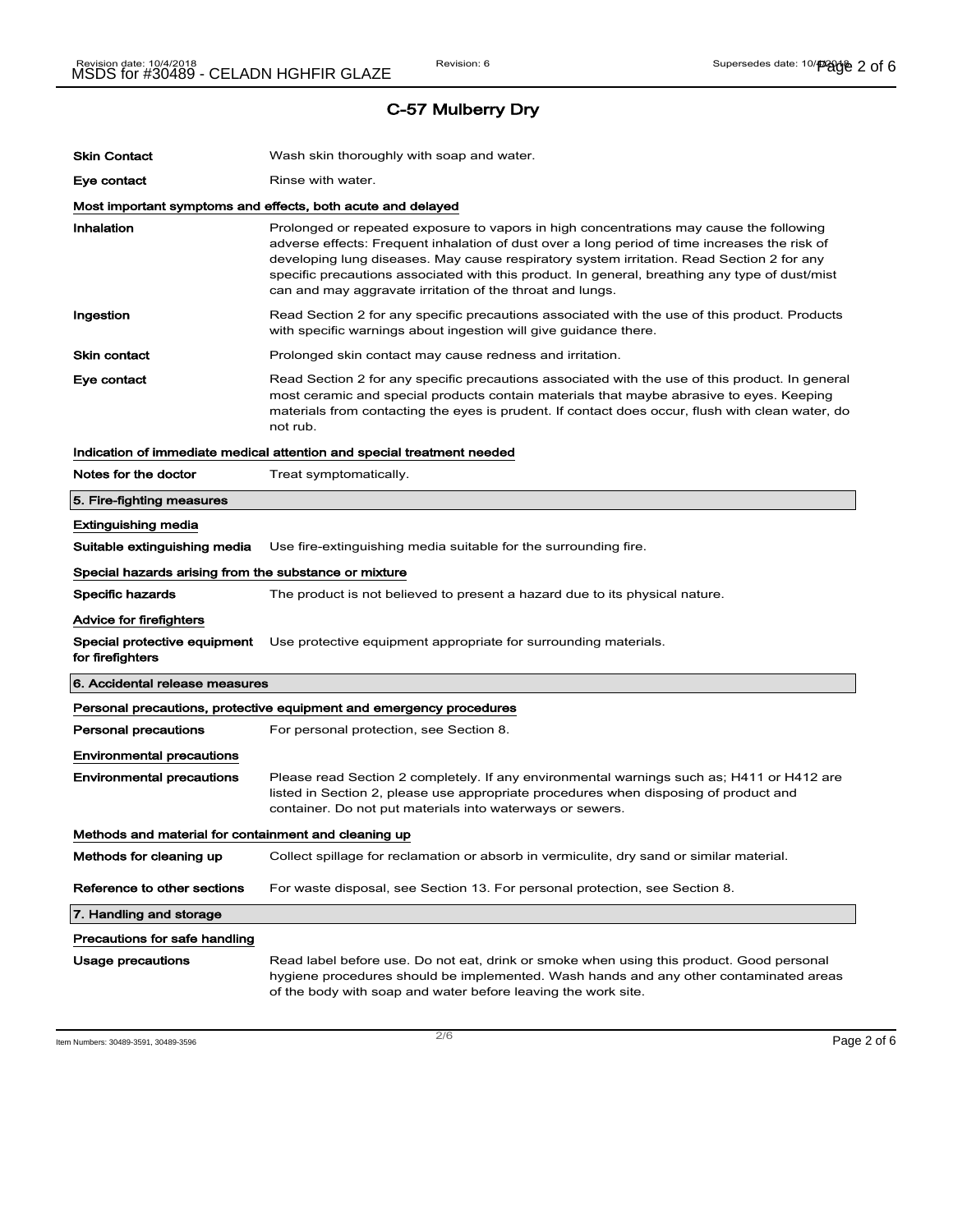| Conditions for safe storage, including any incompatibilities |                                                                                                                                                                                                                                                                                                     |  |
|--------------------------------------------------------------|-----------------------------------------------------------------------------------------------------------------------------------------------------------------------------------------------------------------------------------------------------------------------------------------------------|--|
| Storage precautions                                          | Store in tightly-closed, original container in a dry and cool place.                                                                                                                                                                                                                                |  |
| Specific end uses(s)                                         |                                                                                                                                                                                                                                                                                                     |  |
| Specific end use(s)                                          | The identified uses for this product are detailed in Section 1.                                                                                                                                                                                                                                     |  |
| 8. Exposure Controls/personal protection                     |                                                                                                                                                                                                                                                                                                     |  |
| Ingredient comments                                          | Only ingredients listed n Section 3 are notifiable for this product. If none are shown then all<br>ingredients are exempt.                                                                                                                                                                          |  |
| <b>Exposure controls</b>                                     |                                                                                                                                                                                                                                                                                                     |  |
| Protective equipment                                         |                                                                                                                                                                                                                                                                                                     |  |
|                                                              |                                                                                                                                                                                                                                                                                                     |  |
| Appropriate engineering<br>controls                          | Provide adequate general and local exhaust ventilation. No specific ventilations requirements<br>unless the "FAN" pictogram is shown above or specified in Section 2.                                                                                                                               |  |
| Eye/face protection                                          | Wear eye protection. No specific eye protection required unless the "EYE PROTECTION"<br>pictogram is shown above or specified in Section 2.                                                                                                                                                         |  |
| <b>Hand protection</b>                                       | No specific hand protection required unless the "HAND PROTECTION" pictogram is shown<br>above or specified in Section 2.                                                                                                                                                                            |  |
| <b>Hygiene measures</b>                                      | Using good personal hygiene practices is always appropriate. Keeping a clean work space,<br>cleaning up properly when done, and not eating, drinking or smoking when using this product.                                                                                                            |  |
| <b>Respiratory protection</b>                                | If ventilation is inadequate, suitable respiratory protection must be worn. No specific<br>respiratory protection required unless the "RESPIRATOR" pictogram is shown above or<br>specified in Section 2. Using the appropriate certified protection for the operation is important<br>if required. |  |

### 9. Physical and Chemical Properties

#### Information on basic physical and chemical properties

| Appearance                                      | Powder.                   |
|-------------------------------------------------|---------------------------|
| Color                                           | Various colors.           |
| Odor                                            | Almost odorless.          |
| Odor threshold                                  | No information available. |
| рH                                              | $6 - 8$                   |
| <b>Melting point</b>                            | No information available. |
| Initial boiling point and range                 | No information available. |
| Flash point                                     | No information available. |
| <b>Evaporation rate</b>                         | No information available. |
| Flammability (solid, gas)                       | No information available. |
| Upper/lower flammability or<br>explosive limits | No information available. |
| Vapor pressure                                  | No information available. |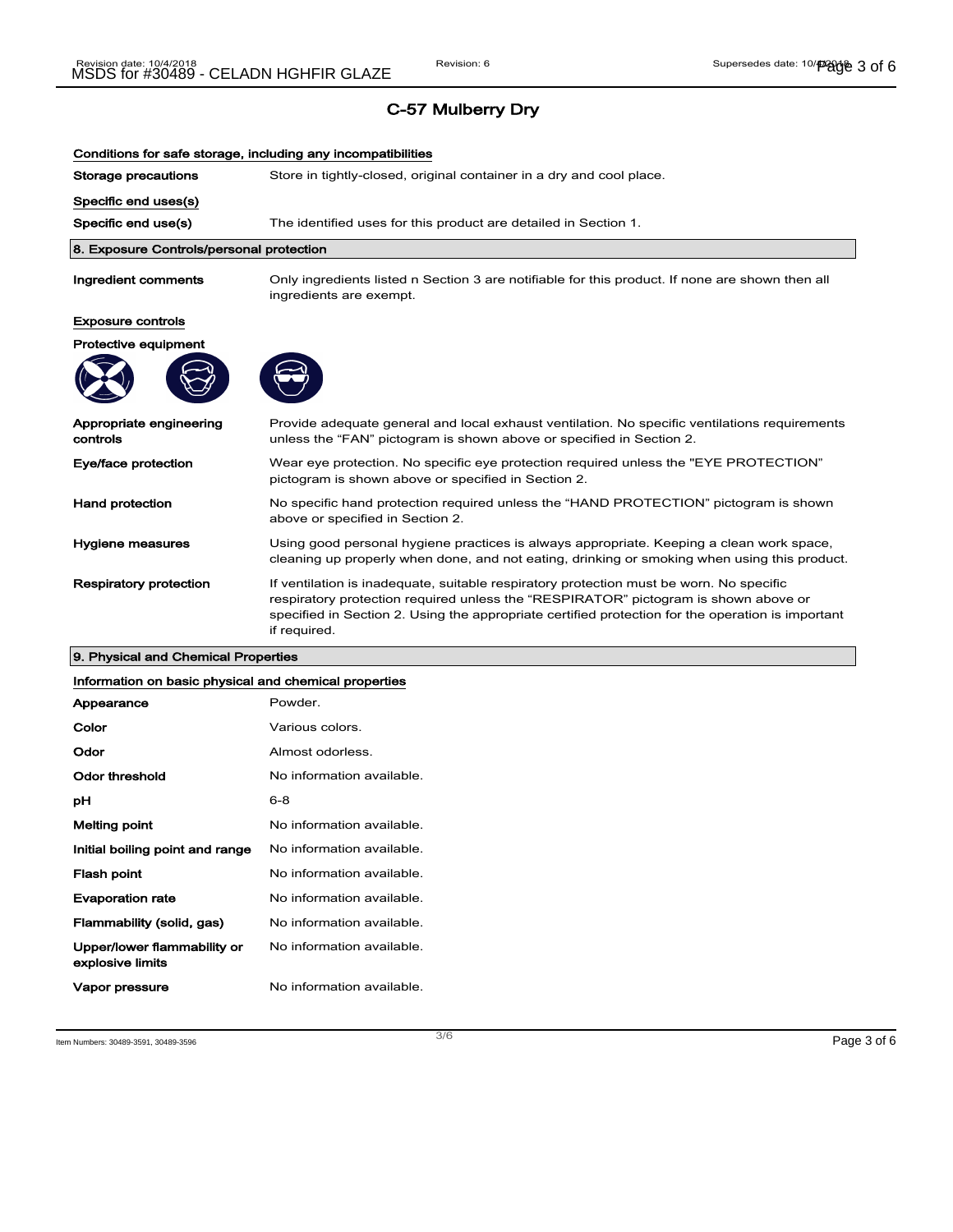| <b>Relative density</b>                                | Greater than 1.0                                                                                                                                                                                                                               |
|--------------------------------------------------------|------------------------------------------------------------------------------------------------------------------------------------------------------------------------------------------------------------------------------------------------|
| Solubility(ies)                                        | Not applicable.                                                                                                                                                                                                                                |
| <b>Partition coefficient</b>                           | No information available.                                                                                                                                                                                                                      |
| Auto-ignition temperature                              | Not applicable.                                                                                                                                                                                                                                |
| <b>Decomposition Temperature</b>                       | No information available.                                                                                                                                                                                                                      |
| Viscosity                                              | No information available.                                                                                                                                                                                                                      |
| <b>Explosive properties</b>                            | none                                                                                                                                                                                                                                           |
| Oxidizing properties                                   | none                                                                                                                                                                                                                                           |
| <b>Other information</b>                               | Not applicable.                                                                                                                                                                                                                                |
| 10. Stability and reactivity                           |                                                                                                                                                                                                                                                |
| Reactivity                                             | There are no known reactivity hazards associated with this product.                                                                                                                                                                            |
| <b>Stability</b>                                       | No particular stability concerns.                                                                                                                                                                                                              |
| Possibility of hazardous<br>reactions                  | None known.                                                                                                                                                                                                                                    |
| <b>Conditions to avoid</b>                             | None known.                                                                                                                                                                                                                                    |
| <b>Materials to avoid</b>                              | None known.                                                                                                                                                                                                                                    |
| Hazardous decomposition<br>products                    | None known.                                                                                                                                                                                                                                    |
| 11. Toxicological information                          |                                                                                                                                                                                                                                                |
| Information on toxicological effects                   |                                                                                                                                                                                                                                                |
| <b>Toxicological effects</b>                           | Please read Section 2 thoroughly to understand the toxicological risks, (if any) and<br>precautions for safe use (if any).                                                                                                                     |
| Skin corrosion/irritation<br>Skin corrosion/irritation | Please read Section 2 thoroughly to understand the skin sensitivity risks, (if any) and<br>precautions for safe use (if any).                                                                                                                  |
| Skin sensitization<br><b>Skin sensitization</b>        | Based on available data the classification criteria are not met.                                                                                                                                                                               |
| Eye contact                                            | May cause temporary eye irritation.                                                                                                                                                                                                            |
| 12. Ecological Information                             |                                                                                                                                                                                                                                                |
| Ecotoxicity                                            | Please read Section 2 completely. If any environmental warnings such as; H411 or H412 are<br>listed in Section 2, please use appropriate procedures when disposing of product and<br>container. Do not put materials into waterways or sewers. |
| <b>Toxicity</b>                                        | Please read Section 2 completely. If any environmental warnings such as; H411 or H412 are<br>listed in Section 2, please use appropriate procedures when disposing of product and                                                              |

Item Numbers: 30489-3591, 30489-3596  $\overline{4/6}$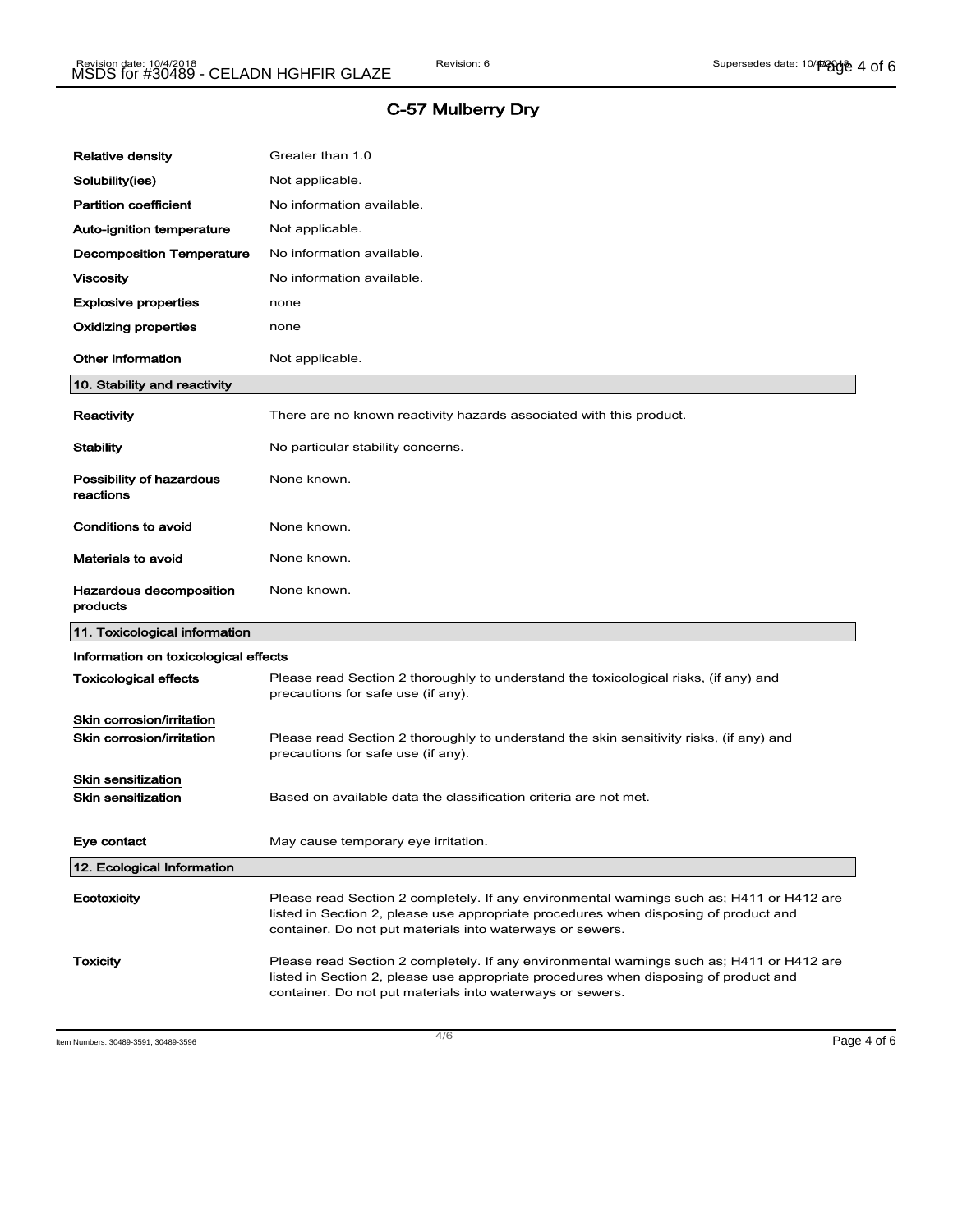| Persistence and degradability                                                                                                                                                                                                                     |                                                                                                                                                                                              |  |
|---------------------------------------------------------------------------------------------------------------------------------------------------------------------------------------------------------------------------------------------------|----------------------------------------------------------------------------------------------------------------------------------------------------------------------------------------------|--|
| Persistence and degradability                                                                                                                                                                                                                     | No data available.                                                                                                                                                                           |  |
| <b>Biodegradation</b>                                                                                                                                                                                                                             | Not inherently biodegradable.                                                                                                                                                                |  |
| Bioaccumulative potential                                                                                                                                                                                                                         |                                                                                                                                                                                              |  |
| <b>Partition coefficient</b>                                                                                                                                                                                                                      | No information available.                                                                                                                                                                    |  |
| Mobility in soil                                                                                                                                                                                                                                  |                                                                                                                                                                                              |  |
| Mobility                                                                                                                                                                                                                                          | Semi-mobile.                                                                                                                                                                                 |  |
| Other adverse effects                                                                                                                                                                                                                             |                                                                                                                                                                                              |  |
| Other adverse effects                                                                                                                                                                                                                             | None known.                                                                                                                                                                                  |  |
| 13. Disposal considerations                                                                                                                                                                                                                       |                                                                                                                                                                                              |  |
| Waste treatment methods                                                                                                                                                                                                                           |                                                                                                                                                                                              |  |
| <b>General information</b>                                                                                                                                                                                                                        | Dispose of waste product or used containers in accordance with local regulations When<br>handling waste, the safety precautions applying to handling of the product should be<br>considered. |  |
| 14. Transport information                                                                                                                                                                                                                         |                                                                                                                                                                                              |  |
| General                                                                                                                                                                                                                                           | The product is not covered by international regulations on the transport of dangerous goods<br>(IMDG, IATA, DOT).                                                                            |  |
| UN Number                                                                                                                                                                                                                                         |                                                                                                                                                                                              |  |
| Not applicable.                                                                                                                                                                                                                                   |                                                                                                                                                                                              |  |
| UN proper shipping name                                                                                                                                                                                                                           |                                                                                                                                                                                              |  |
| Not applicable.                                                                                                                                                                                                                                   |                                                                                                                                                                                              |  |
| Transport hazard class(es)                                                                                                                                                                                                                        |                                                                                                                                                                                              |  |
| No transport warning sign required.                                                                                                                                                                                                               |                                                                                                                                                                                              |  |
| Packing group                                                                                                                                                                                                                                     |                                                                                                                                                                                              |  |
| Not applicable.                                                                                                                                                                                                                                   |                                                                                                                                                                                              |  |
| <b>Environmental hazards</b>                                                                                                                                                                                                                      |                                                                                                                                                                                              |  |
| <b>Environmentally Hazardous Substance</b><br>Please refer to Section 2 for any environmental hazards associated with this product. If H411/H412 warnings are shown then<br>please verify packaging and labeling requirements for larger volumes. |                                                                                                                                                                                              |  |
| Special precautions for user                                                                                                                                                                                                                      |                                                                                                                                                                                              |  |
| Not applicable.                                                                                                                                                                                                                                   |                                                                                                                                                                                              |  |
| Transport in bulk according to Not applicable.<br>Annex II of MARPOL 73/78<br>and the IBC Code                                                                                                                                                    |                                                                                                                                                                                              |  |
| 15. Regulatory information                                                                                                                                                                                                                        |                                                                                                                                                                                              |  |
| <b>US State Regulations</b>                                                                                                                                                                                                                       |                                                                                                                                                                                              |  |
| California Proposition 65 Carcinogens and Reproductive Toxins<br>Known to the State of California to cause cancer.                                                                                                                                |                                                                                                                                                                                              |  |

Item Numbers: 30489-3591, 30489-3596 Page 5 of 6

 $\overline{\phantom{a}}$ 

5/ 6